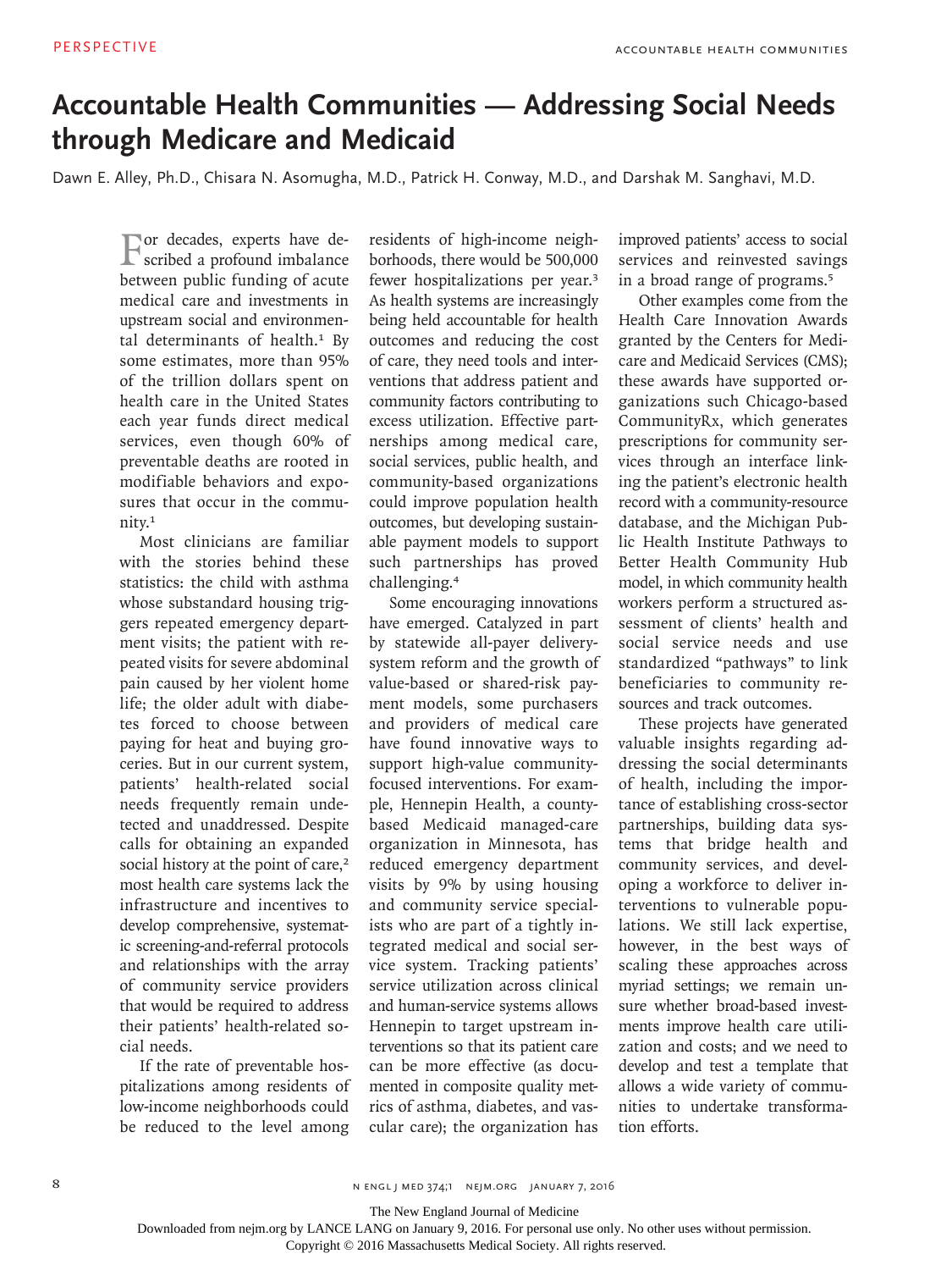n engl j med 374;1 nejm.org january 7, 2016

9

The New England Journal of Medicine

Downloaded from nejm.org by LANCE LANG on January 9, 2016. For personal use only. No other uses without permission.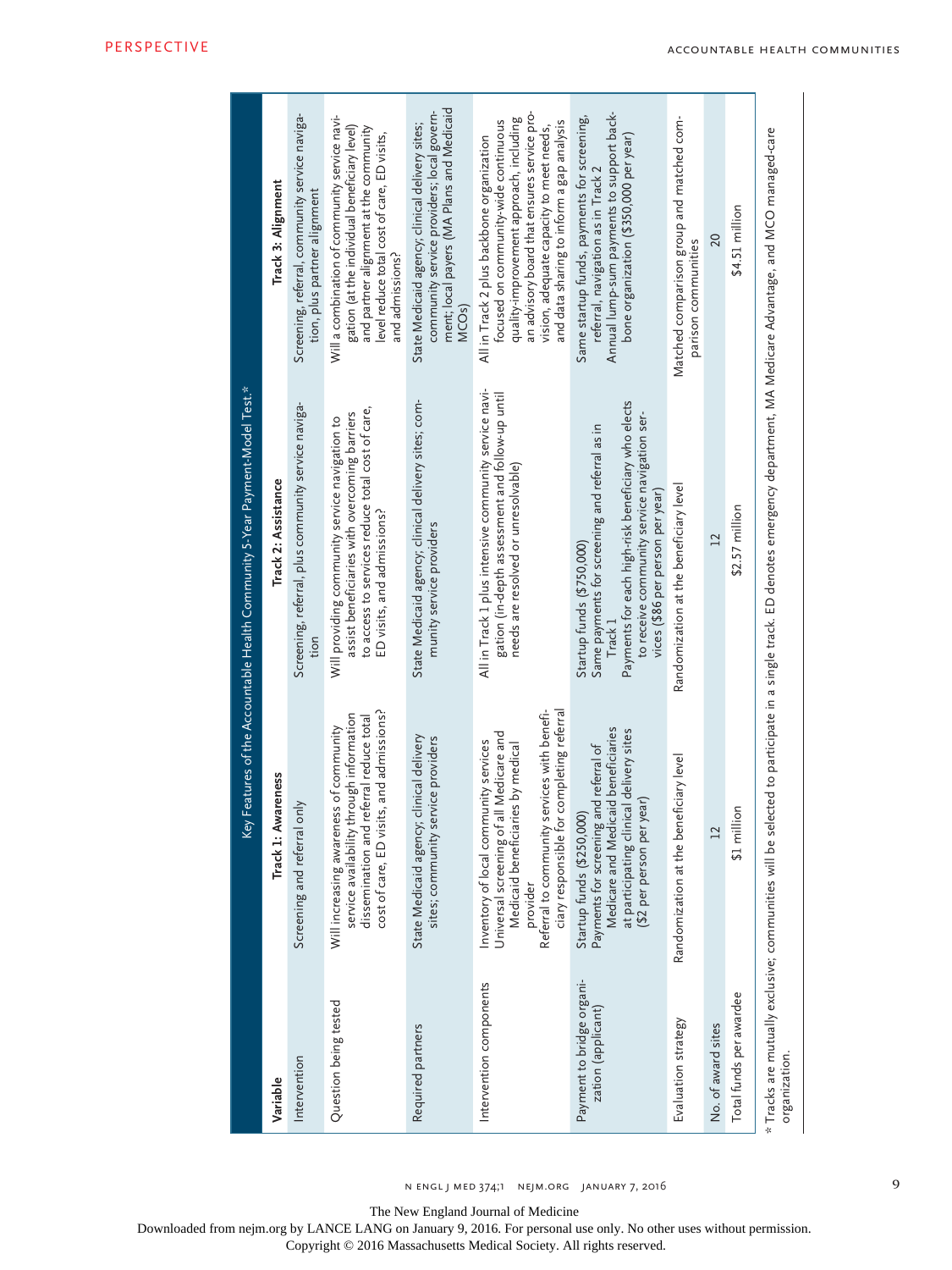To accelerate the development of a scalable delivery model for addressing upstream determinants of health for Medicare and Medicaid beneficiaries, CMS recently announced a 5-year, \$157 million program to test a model called Accountable Health Communities (AHC). Funded under the auspices of the CMS Innovation Center, the test will assess whether systematically identifying and addressing health-related social needs can reduce health care costs and utilization among community-dwelling Medicare and Medicaid beneficiaries.

the AHC model aims to address these underlying health-related social needs through three tiers of approaches, with each tier linked to a payment method (see table).

The model's design recognizes that communities' needs and capacity vary widely, necessitating a flexible, tracked approach keyed to various levels of readiness for change. The tracks — which we have named "Awareness," "Assistance," and "Alignment" — were developed on the basis of growing evidence that linking high-cost beneficiaries to social services can

*The foundation of the model is universal, comprehensive screening for health-related social needs — including housing needs, food insecurity, utility needs, interpersonal safety, and transportation difficulties in all Medicare and Medicaid beneficiaries who obtain health care at participating sites.*

The foundation of the AHC model is universal, comprehensive screening for health-related social needs — including but not limited to housing needs (e.g., homelessness, poor housing quality, inability to pay mortgage or rent), food insecurity, utility needs (e.g., difficulty paying utility bills), interpersonal safety (e.g., problems of intimate-partner violence, elder abuse, child maltreatment), and transportation difficulties — in all Medicare and Medicaid beneficiaries who obtain health care at participating clinical sites. Using the data gathered through this systematic screening — which form a socialneeds diagnostic snapshot of patients and their community —

improve health outcomes and reduce costs. Prospective participants in the test, termed "bridge organizations," can be community organizations, local health departments, managed-care organizations, clinical networks, or other organizations that can demonstrate that they have strong relationships with clinical and community partners.

The AHC model is the first Innovation Center model designed specifically to test building community capacity to address the needs of a geographically defined population of beneficiaries. Our test will involve robust evaluation methods (including randomization at the beneficiary level and matched comparisons at the community level, which are exempt from human-subjects review under the Common Rule), is powered to detect cost savings associated with each track, and will have a qualitative-evaluation component.

To be successful, the AHC model will have to overcome several challenges that have plagued earlier efforts to build and evaluate clinical–community collaborations. First, major gaps exist in the evidence base needed to inform the selection of screening items and the collection of data for detecting health-related social needs, as highlighted by a recent report from the Institute of Medicine.2 AHC sites will be required to select items from a question bank prepared by CMS in consultation with experts after extensive review of existing screening items; however, ensuring that these questions are reliable for various delivery modes and patient populations will be a key challenge. Maintaining a motivated and skilled stable of community navigators will also be challenging.

Second, community needs and the quality of resources vary significantly, resulting in a challenging degree of complexity for a national test. That's why the AHC project includes three incremental levels of integration of care delivery, which can be deployed in multiple settings. The model permits flexibility in each track and incorporates extensive local support and technical assistance to help sites integrate interventions into their workflows. For example, in addition to the standard list of social needs that all participants will try to address, bridge organizations can, on the basis of community needs assessment, select additional needs to target. Sites can also choose how an intervention is

10 N ENGL J MED 374;1 NEJM.ORG JANUARY 7, 2016

The New England Journal of Medicine

Downloaded from nejm.org by LANCE LANG on January 9, 2016. For personal use only. No other uses without permission.